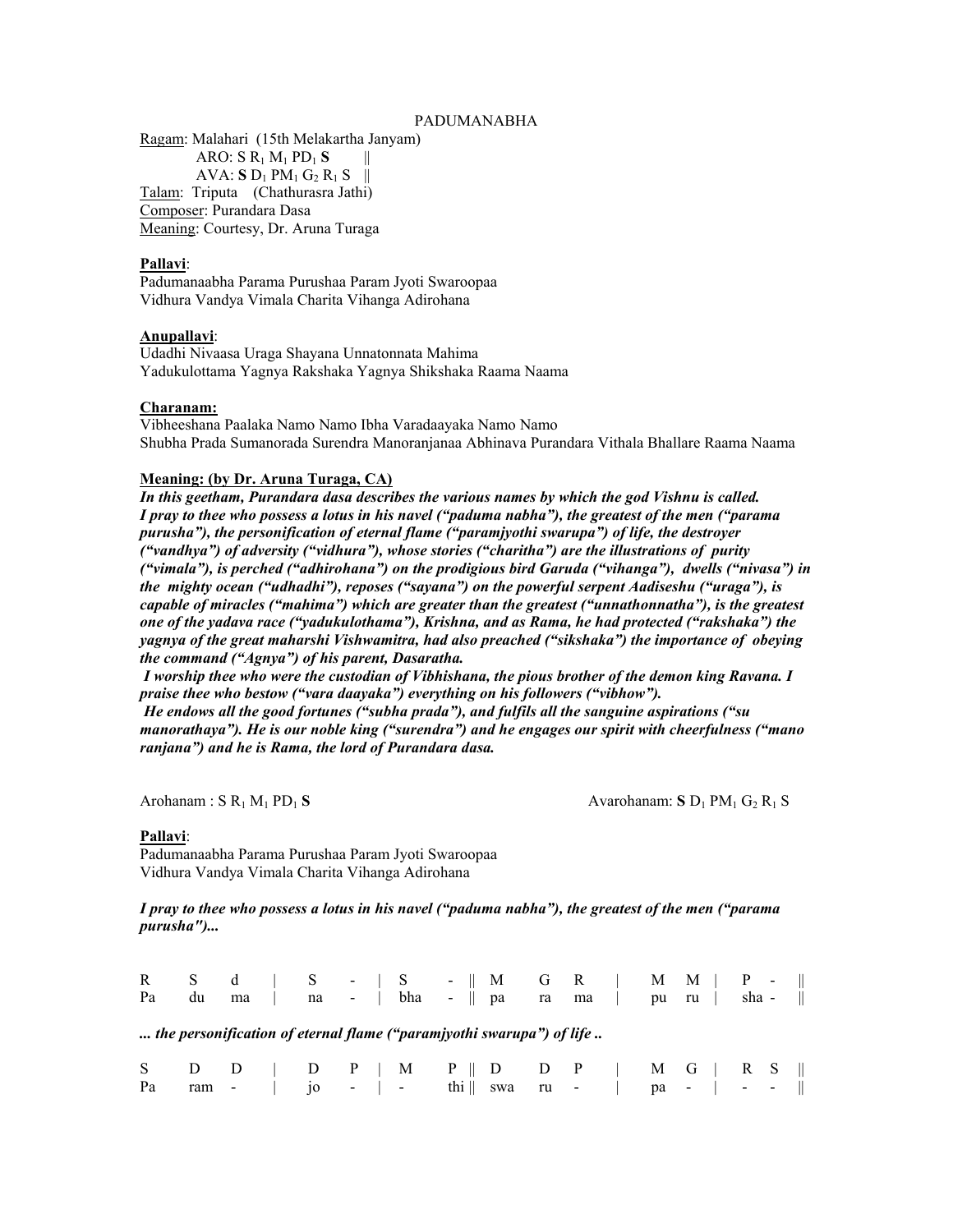*... the destroyer ("vandhya") of adversity ("vidhura") ... ... whose stories ("charitha") are the illustrations of purity ("vimala")...* 

|    |  |  |  |  | R S d   S -   S -    M G R    M M    P -   <br>Vi du ra $\vert$ van - $\vert$ dhia - $\vert$ vi ma la $\vert$ cha ri $\vert$ tha - $\vert$ |  |  |  |  |  |
|----|--|--|--|--|--------------------------------------------------------------------------------------------------------------------------------------------|--|--|--|--|--|
|    |  |  |  |  | He is perched ("adhirohana") on the prodigious bird Garuda ("vihanga")                                                                     |  |  |  |  |  |
| Vi |  |  |  |  | S $D$ $D$   $D$ $P$   $M$ $P$    $D$ $D$ $P$   $M$ $G$   $R$ S   <br>hang -   ga -   - di    ro - ha   na -   - -                          |  |  |  |  |  |

# **Anupallavi**:

Udadhi Nivaasa Uraga Shayana Unnatonnata Mahima Yadukulottama Yagnya Rakshaka Yagnya Shikshaka Raama Naama

*He dwells ("nivasa") in the mighty ocean ("udhadhi"), reposes ("sayana") on the powerful serpent Aadiseshu ("uraga"), ...*

|  |  |  |  |  |  | P M P   D S   D S    R S D   D S   D P             |  |
|--|--|--|--|--|--|----------------------------------------------------|--|
|  |  |  |  |  |  | U dha dhi   ni va   - sa    u ra ga   sa ya   - na |  |

*... He is capable of miracles ("mahima") which are greater than the greatest ("unnathonnatha"), ...* 

|  | $D$ $D$ $P$   $P$ -   $P$ $M$    $R$ $M$ $M$    $P$ -    $P$ - |  |  |  |  |  |  |  |
|--|----------------------------------------------------------------|--|--|--|--|--|--|--|
|  | U - nna   tho -   nna tha   ma hi -   ma -   - -               |  |  |  |  |  |  |  |

*He is the greatest one of the yadava race ("yadukulothama"), Krishna, and as Rama, he had protected ("rakshaka") the yagnya of the great maharshi Vishwamitra,* 

|  | $D$ $D$ $P$   $P$ -   $P$ $M \parallel R$ - $M$   $M$ $G$   $R$ S                          |  |  |  |  |  |  |  |  |
|--|--------------------------------------------------------------------------------------------|--|--|--|--|--|--|--|--|
|  | Ya du ku $\vert$ lo - $\vert$ ttha ma $\vert$ ye - gna $\vert$ ra - $\vert$ kshaka $\vert$ |  |  |  |  |  |  |  |  |

*He had also preached ("sikshaka") the importance of obeying the command ("Agnya") of his parent, Dasaratha.* 

|  |  |  | S - S   D D   D P    P - P   M G   R S              |  |  |  |          |  |
|--|--|--|-----------------------------------------------------|--|--|--|----------|--|
|  |  |  | A - gna   si -   ksha ka    ra - ma    na -    - ma |  |  |  |          |  |
|  |  |  |                                                     |  |  |  | (Paduma) |  |

# **Charanam:**

Vibheeshana Paalaka Namo Namo Ibha Varadaayaka Namo Namo Shubha Prada Sumanorada Surendra Manoranjanaa Abhinava Purandara Vithala Bhallare Raama Naama

### *I worship thee ("namo namo") who were the custodian ("paalaka") of Vibhishana, the pious brother of the demon king Ravana.*

|  |  |  |  |  |  | $D$ S -   D P   M P    D D P   M G   R S               |  |  |
|--|--|--|--|--|--|--------------------------------------------------------|--|--|
|  |  |  |  |  |  | Vi bhee -   sha na   pa -    la ka -    na mo    na mo |  |  |